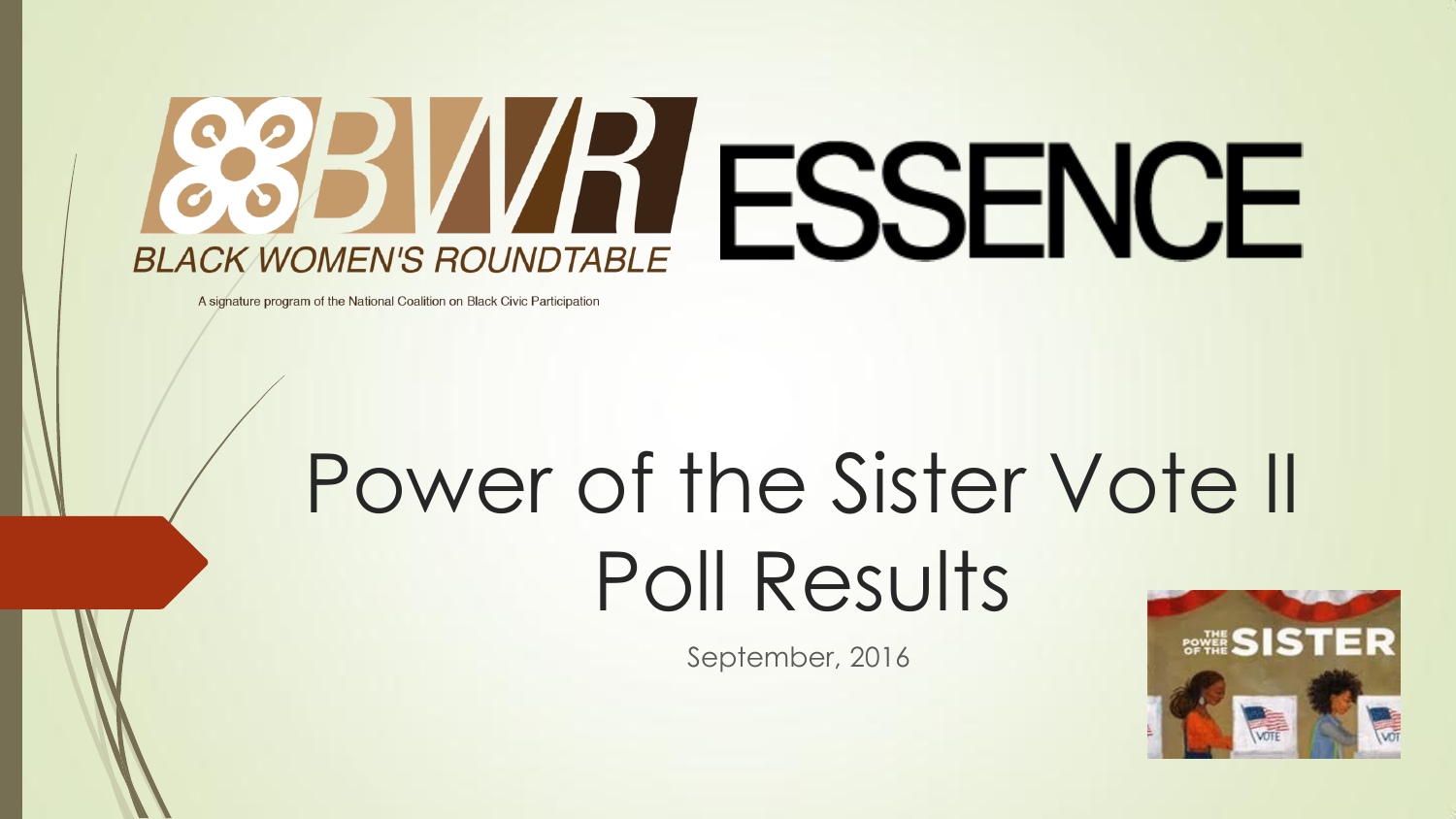## Background and Methodology



- As a follow-up to the Black women's Roundtable 2014 Exit Poll, in 2015, ESSENCE & the Black Women's Roundtable Power partnered to produce the Power of the Sister Vote Poll with the ESSENCE Insider's Panel focused on identifying "What Black Women Want from the Next President?"
- In August, 2016 a follow-up panel survey was conducted (Power of the Sister Vote II) in order to gauge Black women's opinions regarding the 2016 Presidential Election.
- 1,257 African –American Women aged 18+ participated in the survey.
- All respondents were either registered to vote, or have the intention to register.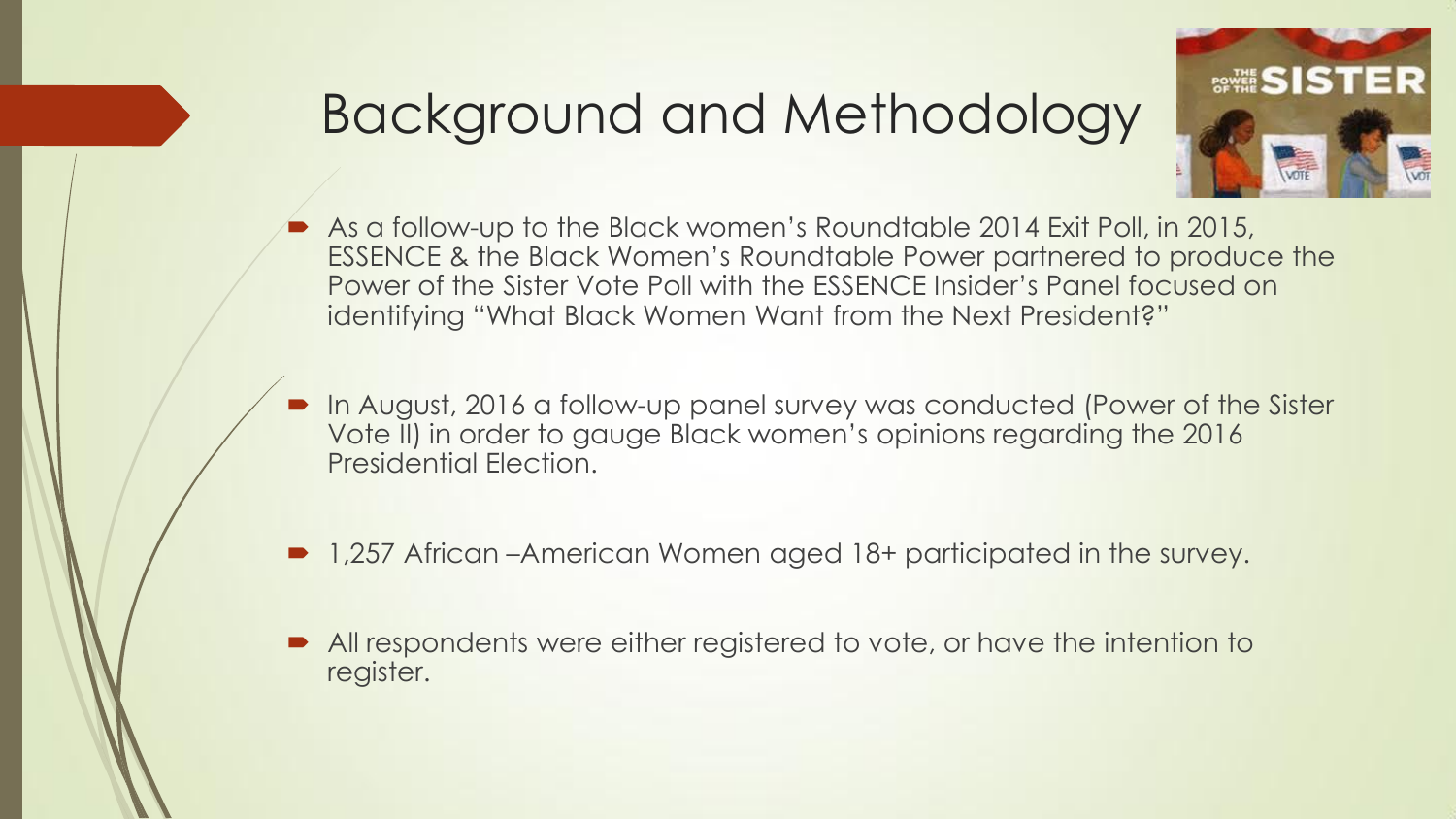## Survey Respondent Demographics

| <b>Median-Age</b>              | 47       |
|--------------------------------|----------|
| Age 18-34 (Millennials)        | 11%      |
| $\blacktriangleright$ Age 35+  | 89%      |
| <b>Median Household Income</b> | \$64,628 |
| HHI < \$50K                    | 22%      |
| HHI 50K and over               | 67%      |
| <b>Household Status</b>        |          |
| Married/Living with Partner    | 40%      |
| Single                         | 36%      |
| • Children in HH under 18      | 33%      |
| Employed                       | 77%      |
| <b>Education</b>               |          |
| College Graduate or More       | 71%      |

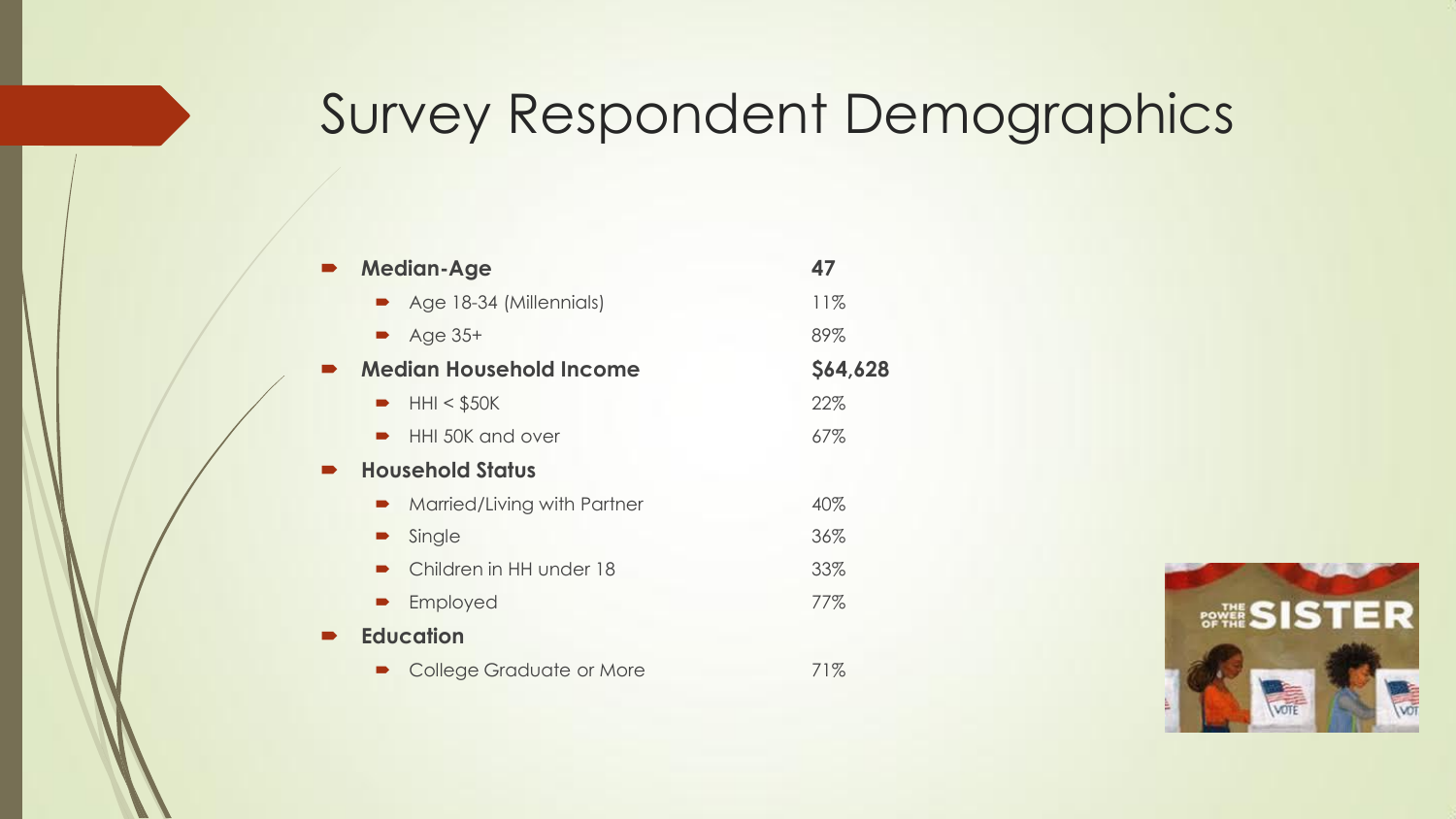## Findings: Black Women are Prepared to Vote

■ 99% of survey respondents are registered to vote

Among millennial women, age 18-34, 96% are registered

• Those making under 50K/year were just as likely to be registered as those making over \$50K/year (99%)

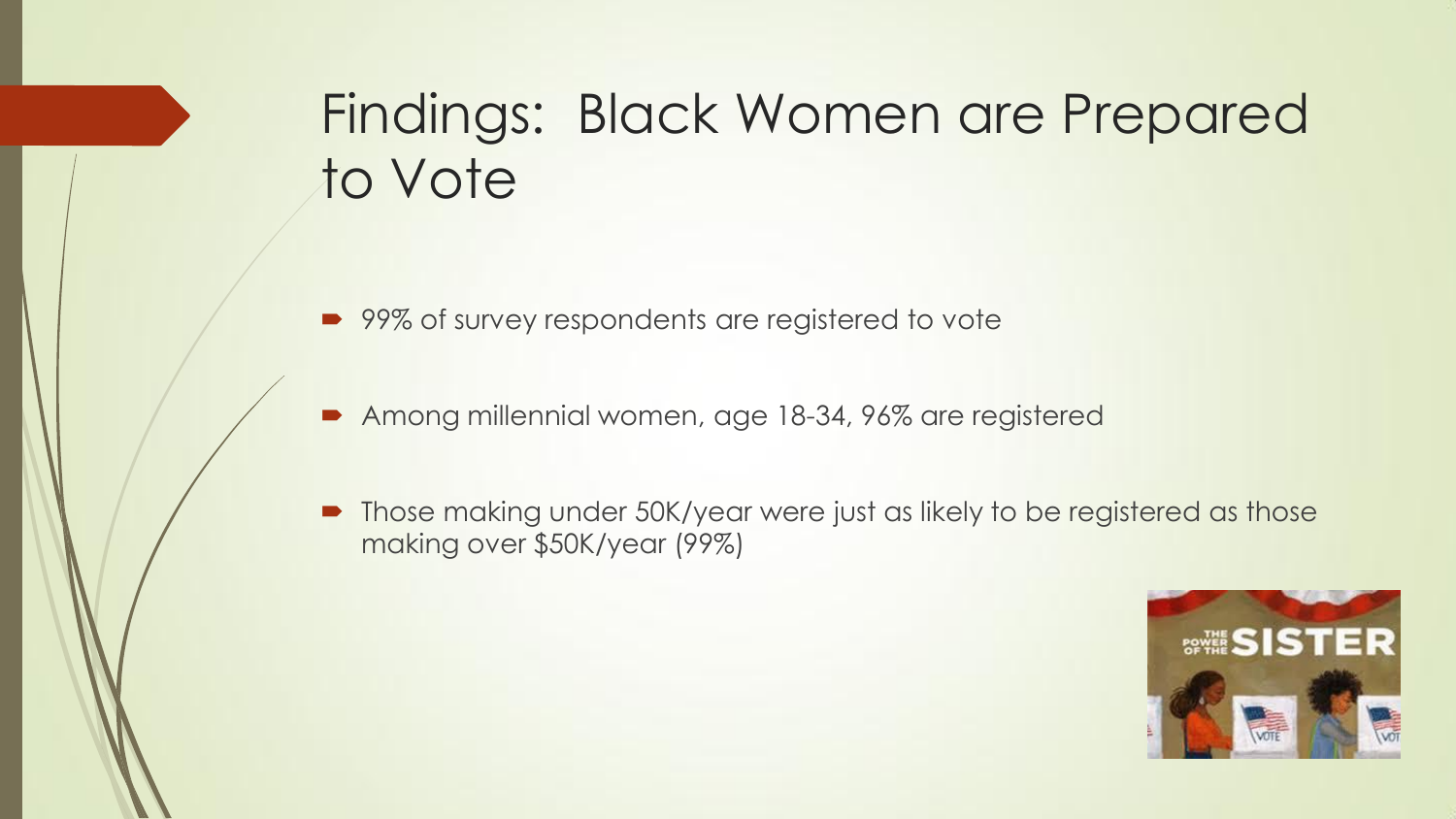## Findings: Increasingly Democratic

The Political Party that Best Represents the Interest of Black Women is…





Black women are now even more likely to believe the Democratic party best *represents their interests than they were a year ago*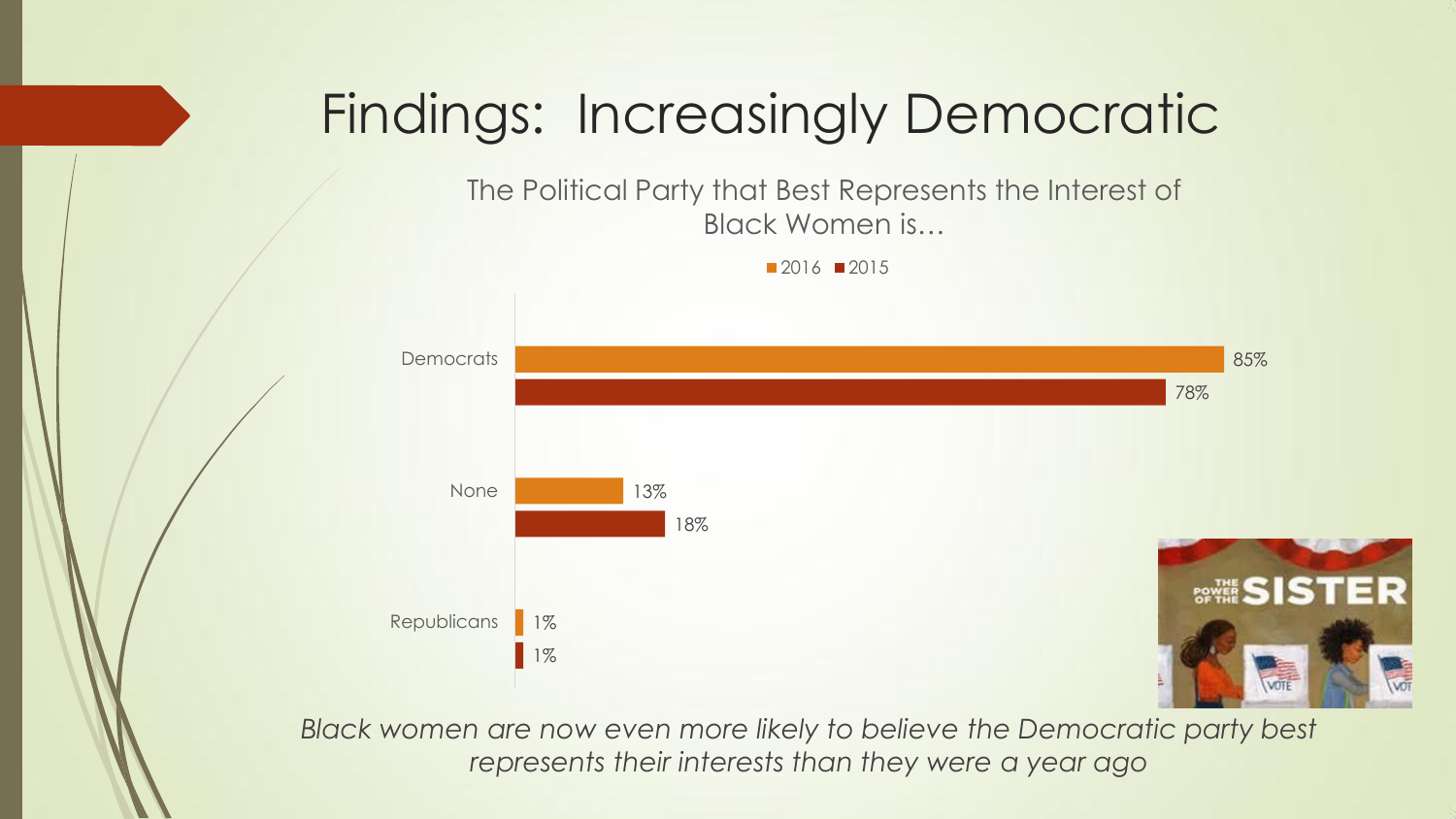## Findings: Shifting Policy Priorities

- **so SIST**
- Over the course of the past year, Black women's policy priorities have shifted.
- Affordable Health care is still the top #1 policy concern, **Criminal Justice Reform and Living Wage Jobs has now eclipsed all other issues** being equally important as #2 priority. Criminal justice reform rose 8% in 2016 over 2015.
- We believe the shift in criminal justice being a higher priority for Black women is likely due to the rising civil rights and social justice movements *organizing and calling for criminal justice and policing reform* taking place across the country.
- **For Millennials**, Criminal Justice edges out College Affordability as the top ranking priority.
- **Black Women over 35 are significantly more concerned about affordable healthcare.** We believe this is likely related to the failure of many states, especially in the South where many African Americans live, to adopt critical health care reforms, like Medicaid expansion.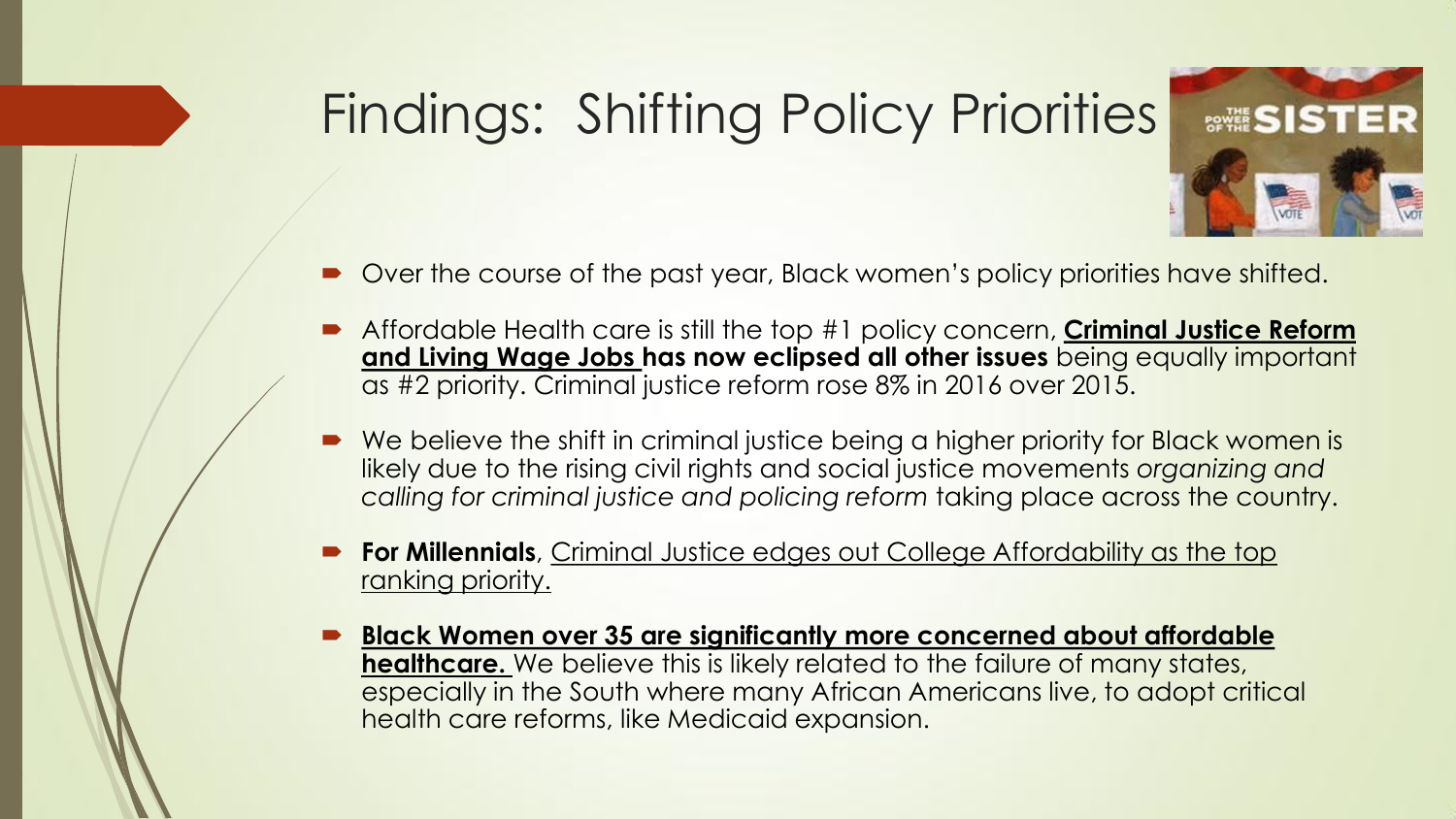

## Findings: Shifting Policy Priorities

| Most Important Issues (Participant Selected Top 3 From List) |                 |                 |  |
|--------------------------------------------------------------|-----------------|-----------------|--|
|                                                              | 2016 Survey (%) | 2015 Survey (%) |  |
| Affordable Healthcare                                        | 52              | 49              |  |
| Living Wage Jobs                                             | 45              | 43              |  |
| Criminal Justice Reform                                      | 45              | 37              |  |
| College Affordability                                        | 35              | 38              |  |
| <b>Quality Public Education</b>                              | 31              | 38              |  |
| Policing Reform                                              | 27              | 21              |  |
| <b>Right to Reproductive Choice</b>                          | 17              | 17              |  |
| Earned Sick Time/Paid Family Leave                           | $  \cdot  $     | 14              |  |
| <b>Expanding Voting Rights</b>                               | 10              | 16              |  |
| <b>Entrepreneurship Opportunity</b>                          | 8               | 12              |  |
| Foreign Policy                                               | 8               |                 |  |
| <b>Immigration Reform</b>                                    | 7               | 8               |  |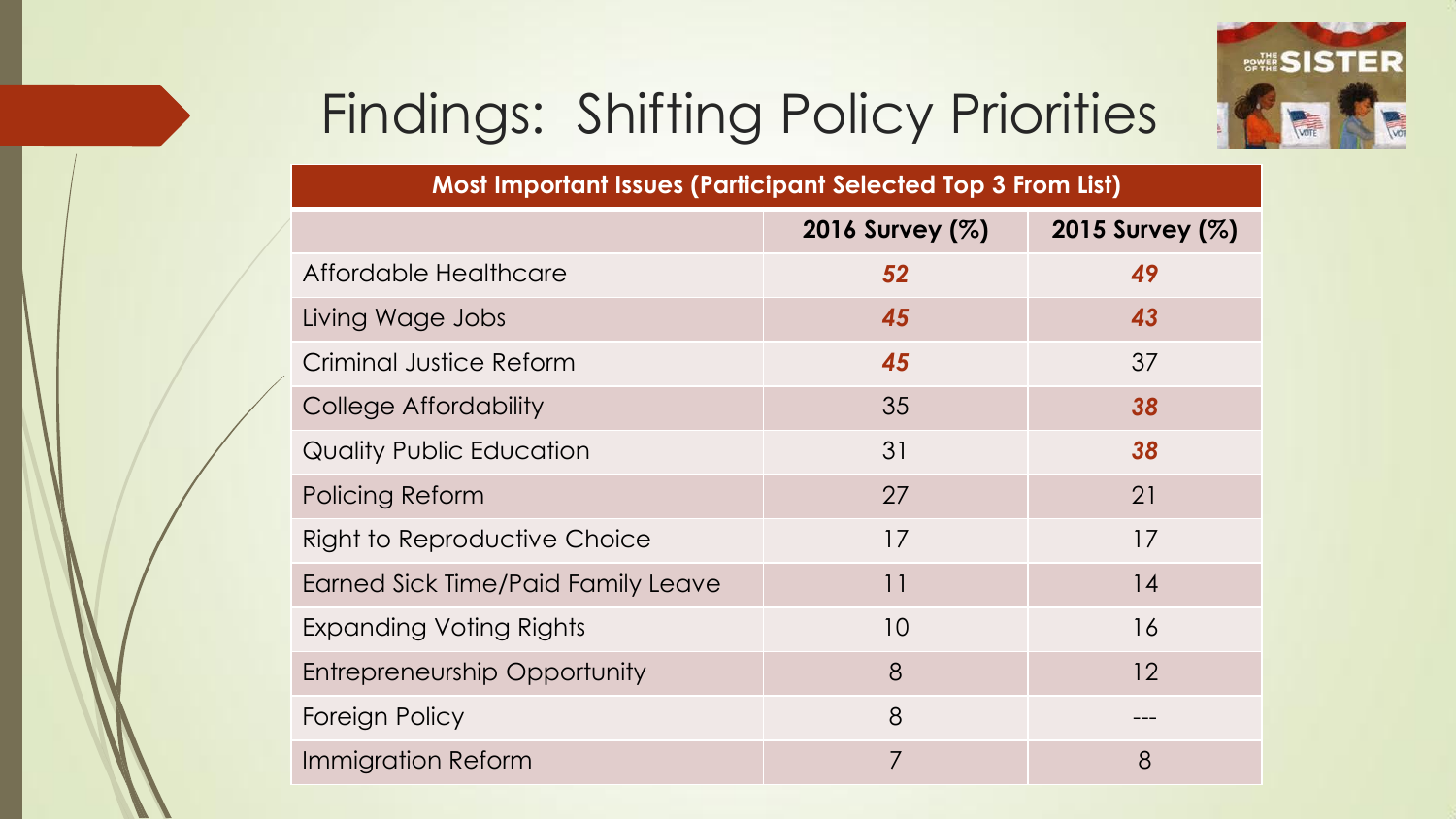## Findings: Most Important Issues by Age





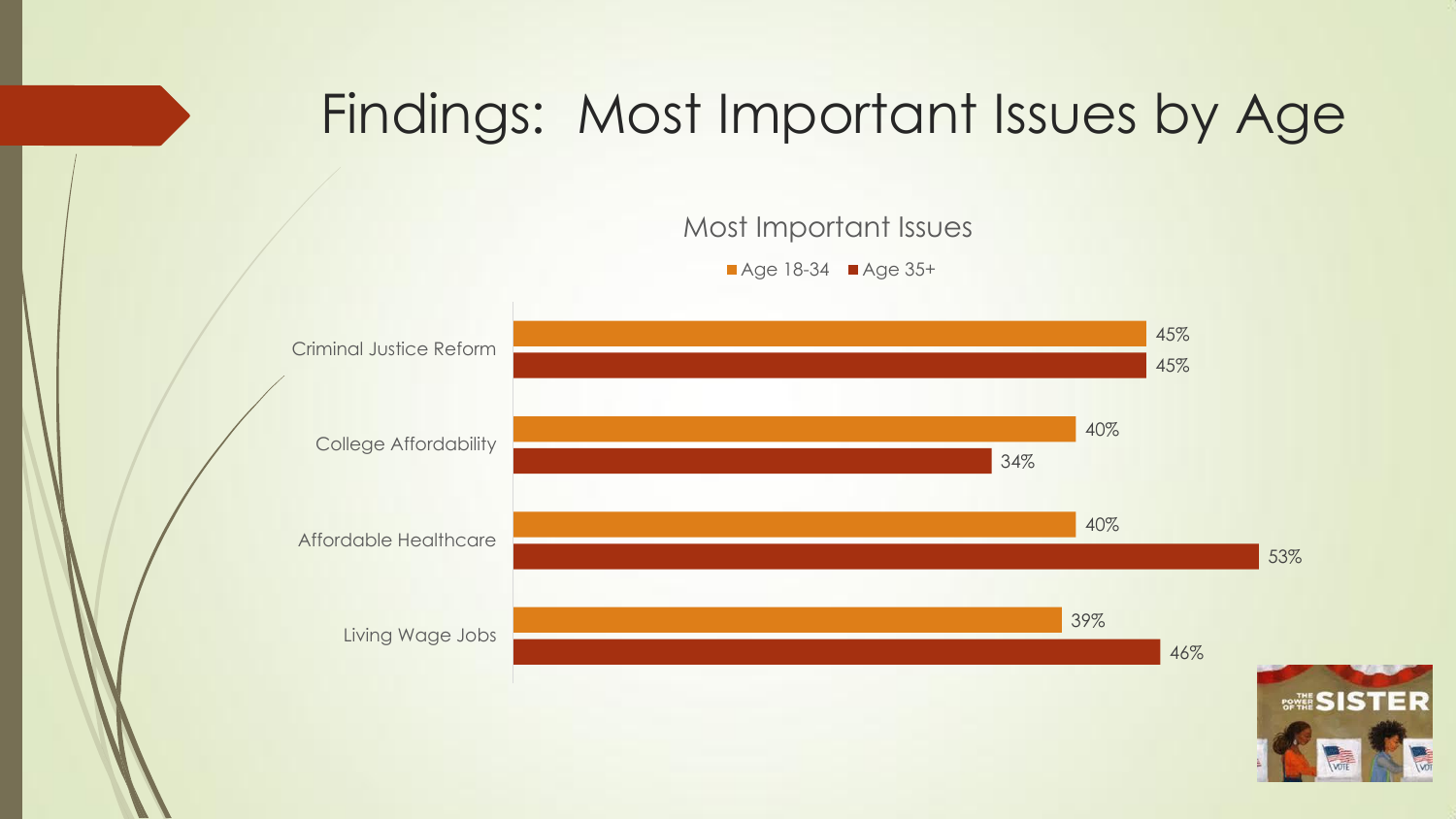### Findings: The "Responsibility" Voter

Why Black Women Vote

■ Total ■ Age 18-34 ■ Age 35+



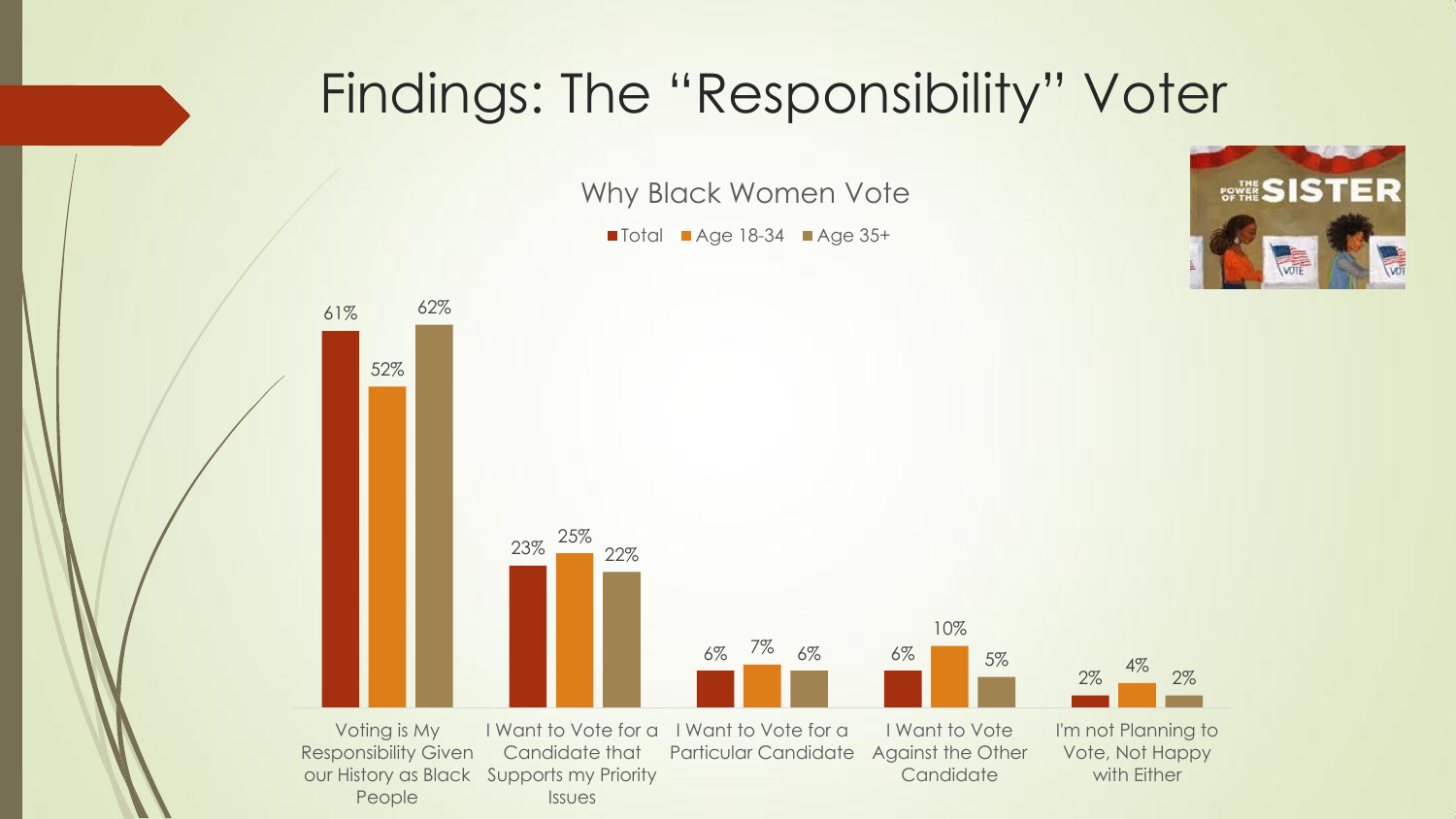## Findings: Voting Motivations by Age

- Older Black women are more likely to vote because they see voting as their responsibility and duty given our history.
- While Millennials are also most likely to vote due to a sense of responsibility, they are also twice as likely as older voters to vote specifically to vote *against* a candidate.

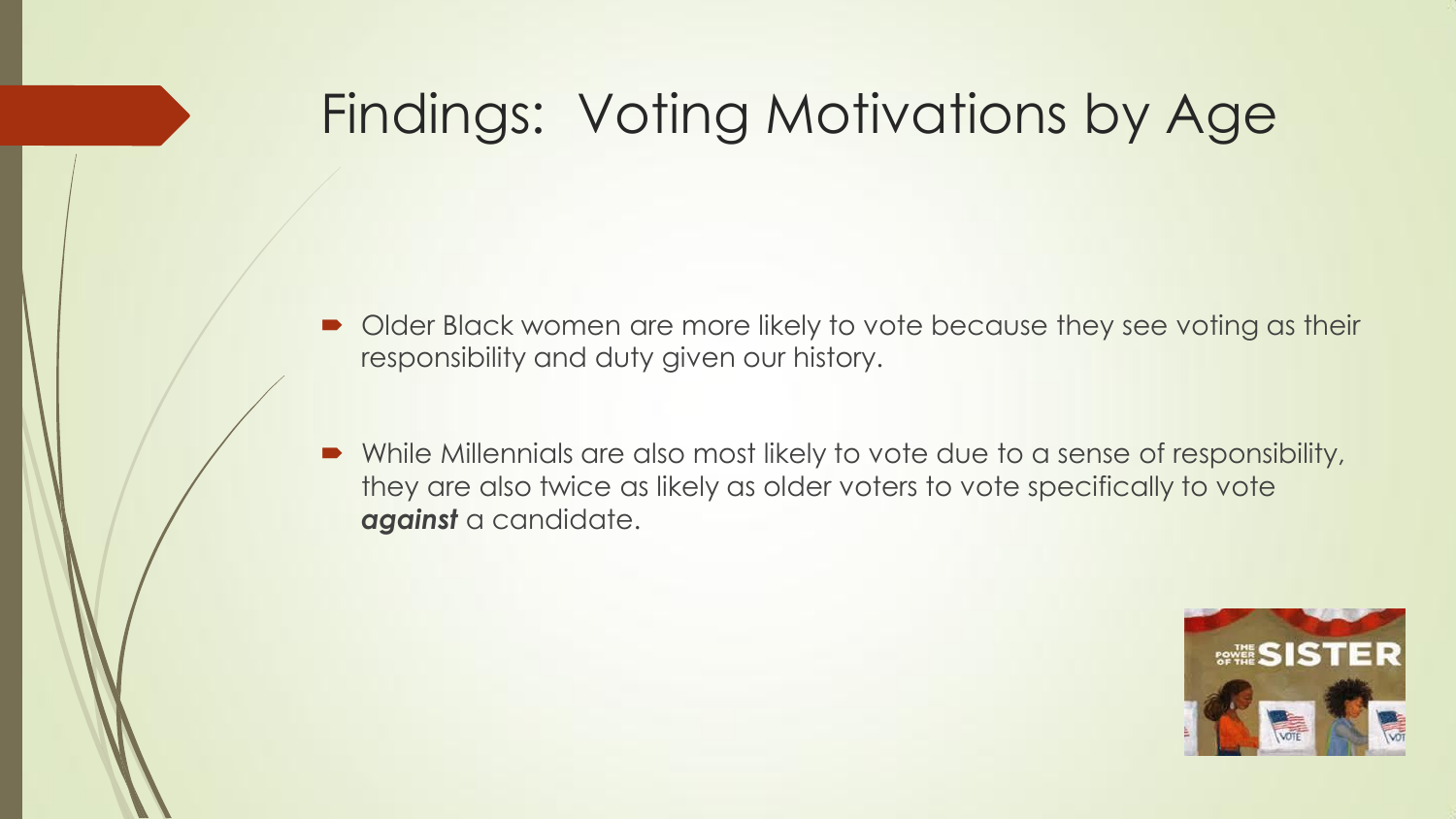## Findings: Post-Obama Projections

**DO YOU BELIEVE YOU WILL BE BETTER OFF, WORSE OFF OR ABOUT THE SAME AFTER PRESIDENT OBAMA LEAVES OFFICE?**



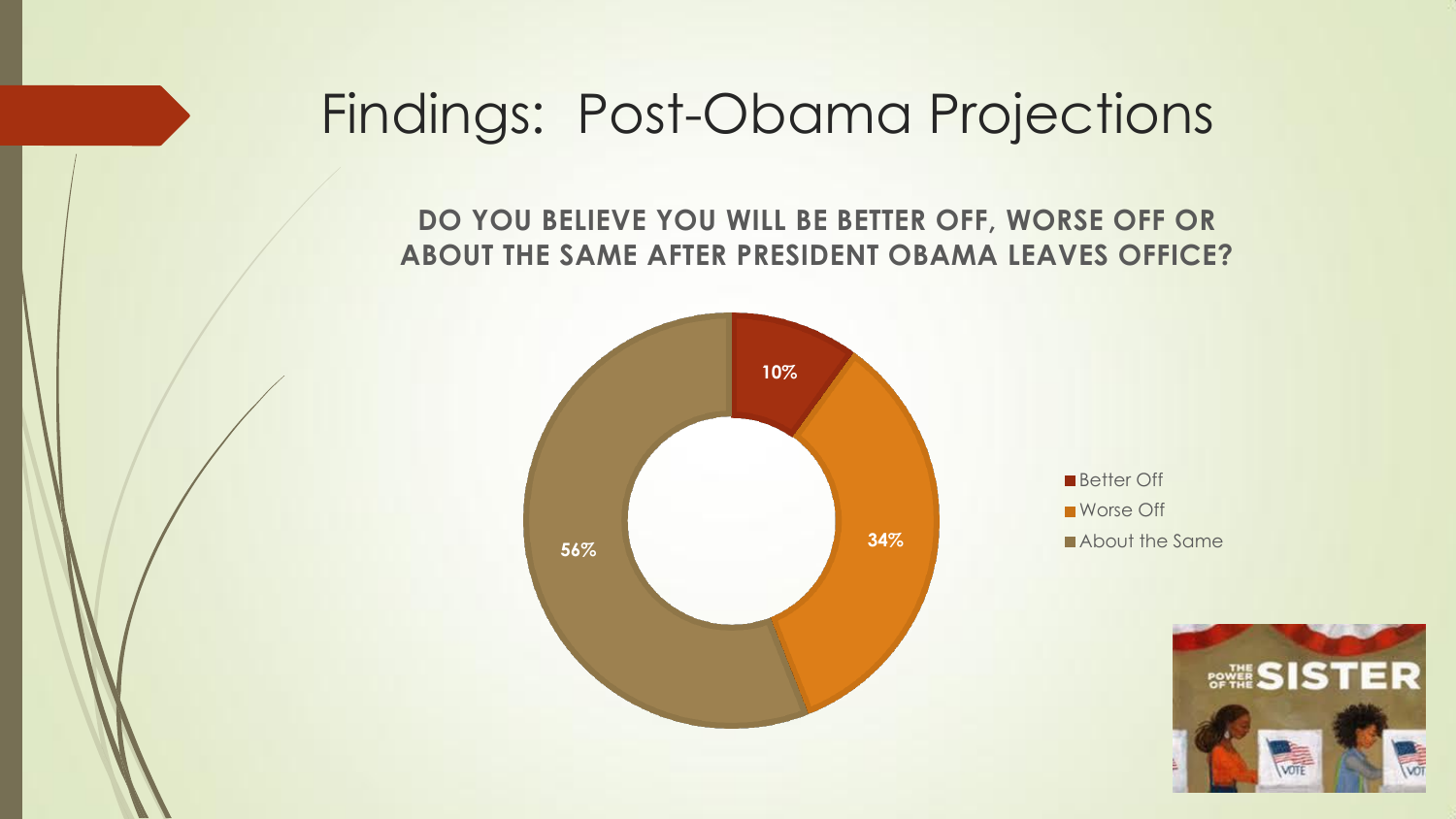## Findings: Post-Obama Projections

- Over half believe things will be about the same for them after Pres. Obama leaves office, although it depends on who wins the election.
- Millennials are almost equally divided between believing they will be worst off and believing things will be the same after Pres. Obama leaves office.
- *If* I'm hoping Hillary will be the next President so we can hopefully stay the same and possibly some things will be better. But if nothing else, all the laws President *Obama put in place will stay that way."*
- *"It really depends on who is elected. We will be worse off if Trump is elected. However, if it is Hillary, we will be about the same. She will continue to implement the policies and programs that Obama has in place, as much as she can but here will be strong opposition to many of her plans that she outlined."*